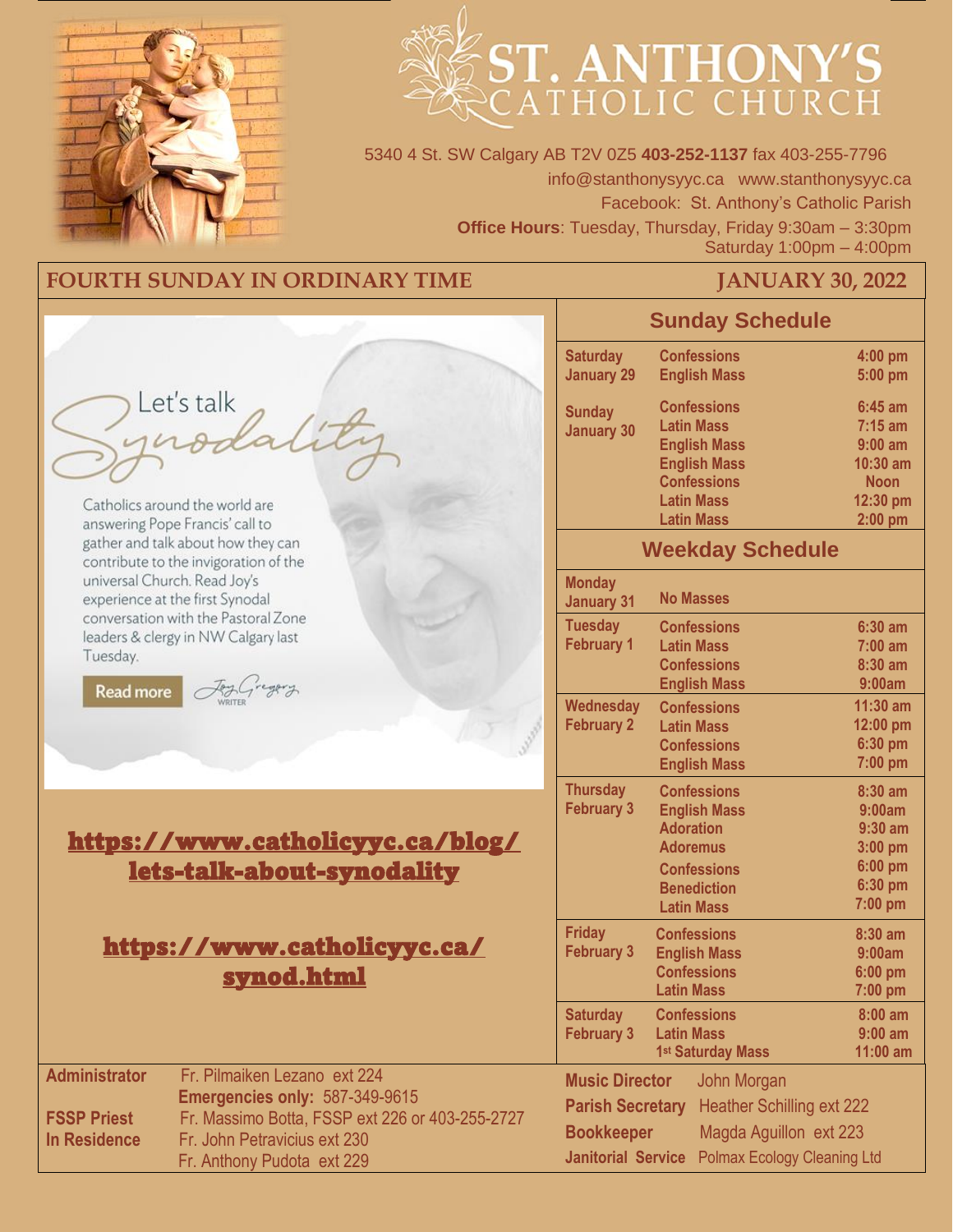Pastoral Notes

#### **Prayer for the Synod**

Last October Bishop McGrattan invited us to join him on the journey throughout the synod. As the synod materializes in our midst, at the Pastoral Zone level consultation, let us lift a prayer for the guidance of the Holy Spirit.

> **We stand before You, Holy Spirit, as we gather together in Your name.**

**With You alone to guide us, make Yourself at home in our hearts;**

> **Teach us the way we must go and how we are to pursue it.**

**We are weak and sinful; do not let us promote disorder.**

**Do not let ignorance lead us down the wrong path nor partiality influence our actions.**

**Let us find in You our unity so that we may journey together to eternal life**

> **and not stray from the way of truth and what is right.**

**All this we ask of You, who are at work in every place and time,**

**in the communion of the Father and the Son, forever and ever.** 

**Amen.**

#### **RESOURCES FOR CHILDREN**

**The Kid's Bulletin**

**[https://thekidsbulletin.files.wordpress.com/2021/12/](https://thekidsbulletin.files.wordpress.com/2021/12/%20the-kids-bulletin-4th-sunday.pdf) the-kids[bulletin-4th-sunday.pdf](https://thekidsbulletin.files.wordpress.com/2021/12/%20the-kids-bulletin-4th-sunday.pdf)**

**Children's Liturgy of the Word with Miss Heidi (Catholic TV) <https://www.catholictv.org/childrens-liturgy.html>**

**Livestream Sunday 10:30am [available here](https://www.youtube.com/c/StAnthonysCatholicChurchCalgaryAB)** YouTube <https://www.youtube.com/c/StAnthonysCatholicChurchCalgaryAB>

[Facebook.com/stanthonysyyc](https://www.facebook.com/stanthonysyyc/)



Psalm: 71

First Reading: Jeremiah 1.4-5, 17-19 Second Reading: 1 Corinthians 13.4-13 Gospel: Luke 4.21-30

St. Anthony's Updates

Bring your candles from home to be Blessed on the **Feast of The Presentation of the Lord, Wednesday, February 2** at the 7pm Mass. Hold your candles in your seats for the blessing. The feast points back to Christmas and leads forward to Easter.

St. Blaise is a patron of the sick, especially of those suffering from illnesses of the throat. The blessing of throats on the **Feast Day of St. Blaise, Thursday February 3** reminds us in a very bodily way that in our most human of struggles, God is with us. A blessing for all congregants will be given at the end of the Mass.

**Friday and Saturday Eucharistic Adoration has resumed in the Chapel.** For information on how to register for a Holy Hour email [ana.pabilando@gmail.com](mailto:ana.pabilando@gmail.com).

**First Eucharist Preparation has been rescheduled to begin on Sunday March 6**, followed by March 13, 20, 27 and April 3. There is no change to the date of the rehearsal (April 30, 11am). First Eucharist will be celebrated on Sunday, May 1 at the 10:30am Mass.

We will continue our tradition at St. Anthony's to celebrate Confirmation every second year. As we celebrated in 2021, **our next Confirmation celebration will be scheduled in the Easter Season of 2023.**

#### **Healing Corner**

Lord Jesus Christ, we know that You are the Saviour of the world. We know that You were born and brought up in a very humble and meek family. We accept and believe in the Good News that You teach us from the Bible. Be with us always and never forsake us.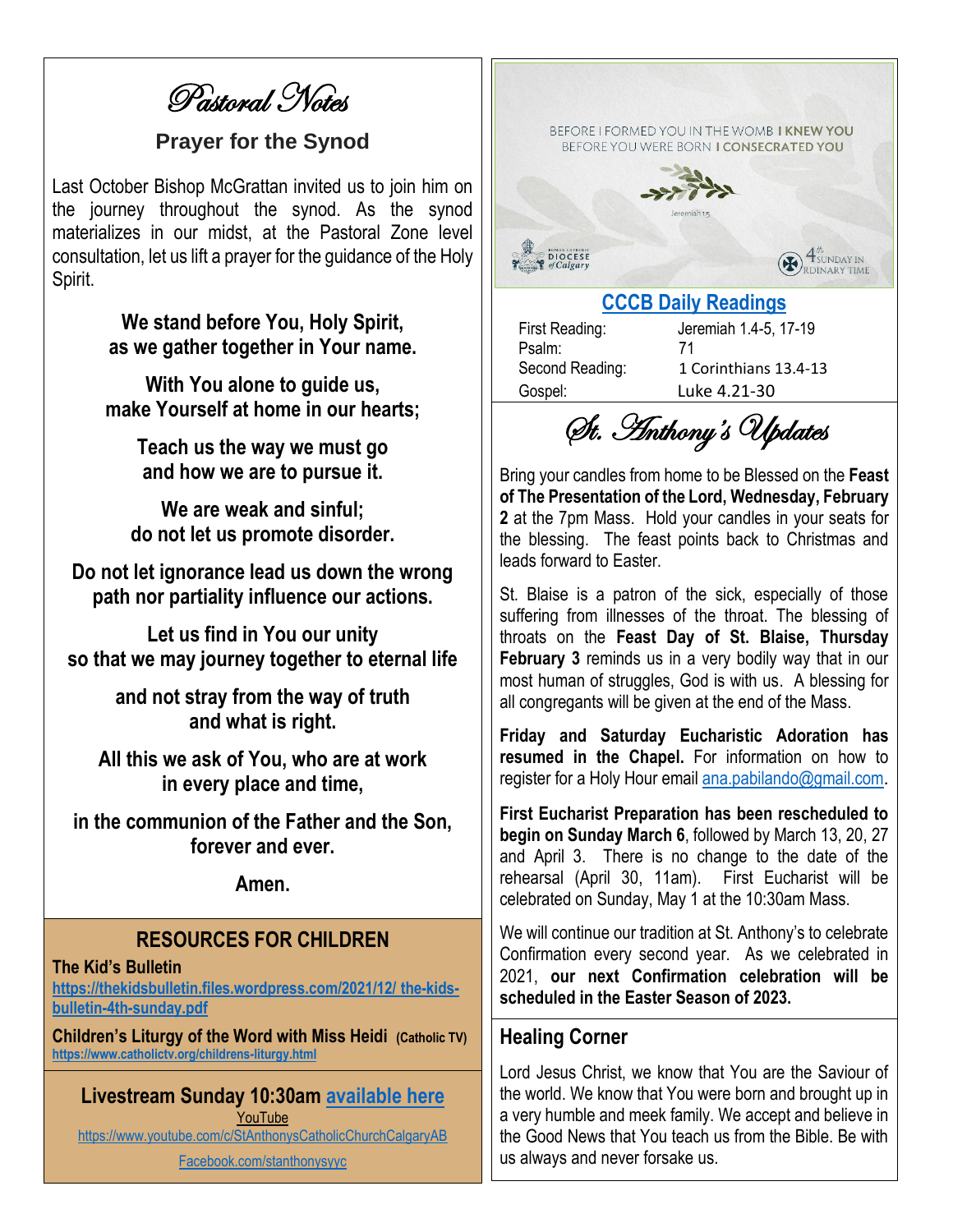# **MASS INTENTIONS**

| Sunday, January 30           |            |                             |  |  |  |
|------------------------------|------------|-----------------------------|--|--|--|
| 7:15am Latin                 | SI         | private intention           |  |  |  |
| 9:00am English               | SI         | <b>All Parishioners</b>     |  |  |  |
|                              | SI         | Sr. Anne Adounkpe           |  |  |  |
| 10:30am English              | SI         | Fr. Anthony Pudota          |  |  |  |
| 12:30 pm Latin               | SI         | Helen Kavenaugh & Family    |  |  |  |
| 2:00 pm Latin                | SI         | private intention           |  |  |  |
| Monday, January 31           |            | No Masses                   |  |  |  |
| Tuesday, February 1          |            |                             |  |  |  |
| 7:00am Latin                 | SI         | private intention           |  |  |  |
| 9:00am English               | RIP        | Felicidad Daduya Dela Cruz  |  |  |  |
|                              | <b>RIP</b> | Lorenzo Reyes & Souls in    |  |  |  |
|                              |            | Purgatory                   |  |  |  |
| <b>Wednesday, February 2</b> |            |                             |  |  |  |
| 12:00pm Latin                | SI         | private intention           |  |  |  |
| 7:00pm English               | <b>RIP</b> | <b>Frank Spence</b>         |  |  |  |
|                              | <b>RIP</b> | Vernon & Angeline Benedetto |  |  |  |
| Thursday, February 3         |            |                             |  |  |  |
| 9:00am English               | SI         | <b>Mary Viccars</b>         |  |  |  |
|                              | SI         | Porubovic Family            |  |  |  |
| 7:00pm Latin                 | SI         | private intention           |  |  |  |
|                              |            |                             |  |  |  |
| Friday, February 4           |            |                             |  |  |  |
| 9:00am English               | SI         | Fr. John Petravicius        |  |  |  |
|                              | SI         | Sr. Maria Rita Fernandes    |  |  |  |
| 7:00PM Latin                 | SI         | private intention           |  |  |  |
| Saturday, February 5         |            |                             |  |  |  |
| 9:00am Latin                 | SI         | private intention           |  |  |  |
| 11:00am English              | <b>RIP</b> | Marlito Licudine            |  |  |  |
| 5:00pm English               | SI         | <b>All Parishioners</b>     |  |  |  |
|                              | SI         | Beatrice Rajanayagam        |  |  |  |
|                              |            |                             |  |  |  |

# **LATIN MASS CALENDAR**

2<sup>nd</sup> CL Fourth Sunday after Epiphany 2<sup>nd</sup> CL Fifth Sunday after Epiphany

**Sunday January 30 Sunday February 6**

# **LET US PRAY FOR THE SICK**

Lorenzo, Fr. Venil D'Souza, OCD, Rose Dourado, Morris Drydyk, Lois Goodfellow, Evelyn Manser, Carter McLachalan, Johnson Mont, Leanne Morgan, Charlene Munn, and Veronica Wong

**May the Lord grant them healing, comfort, and peace**.

# **REST IN PEACE**

 **Agnes Sardinas, Iluminada Conwi and Joan Smith**

**Our heartfelt sympathies to their families.**

May their souls and the souls of all the faithful departed, through the mercy of God, rest in peace.



# **WEEKLY ADORATION Thursday February 3 10 am – 6 pm**

# **Adoremus 3-4pm**

**If there is anything you need, pray for it.** Philippians 4:6 [Red Altar Candle Offering](https://stanthonysyyc.ca/wp-content/uploads/2020/10/RED-ALTAR-CANDLE-OFFERING.pdf)

A minimum of 2 people per hour are required Please Register [in advance](https://volunteersignup.org/EXBPK) on our website or sign in at the office door.



People of God throughout the world are called by the Holy Father to begin a journey of listening, dialoguing, praying and discerning together the way in which we have carried forward our life and mission of holiness in the Church and in the world. Find out how to participate in the Diocesan Phase of Synod on Synodality at <https://www.catholicyyc.ca/synod.html>

Let us pray for the Diocesan phase of the Synod taking place these weeks of January at the Pastoral Zones, that the Holy Spirit may fill the hearts and minds of participants and that the spirit of listening may pave the way to healing and unity as God's people.

**Our parish relies on your regular offertory giving for maintenance and growth and outreach. Thank you for your generosity.** 



**E-transfer:** isupport@stanthonysyyc.ca **Pre-Authorized Withdrawal registration**  & **Credit Card donations:** [stanthonysyyc.ca/donation](https://stanthonysyyc.ca/donation/)

**Mail cheques to:** 5340 4 Street SW, Calgary, T2V 0Z5



No prophet is accepted in the prophet's hometown. Do not be discouraged by jeers when considering priesthood, diaconate, or religious life. If God is calling you:

.**[www.catholicyyc.ca/vocations](http://www.catholicyyc.ca/vocations)**